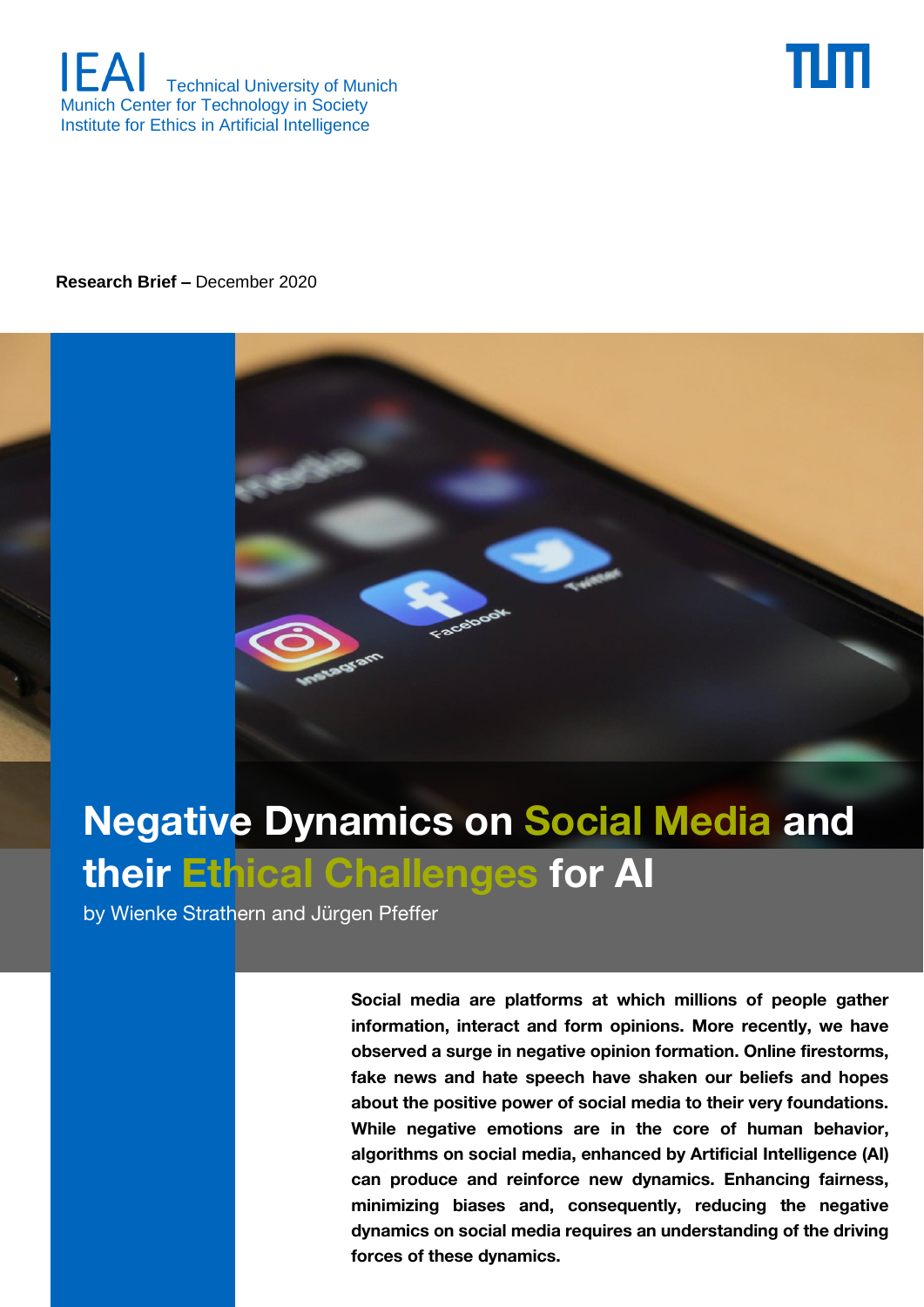## **1. What are Online Firestorms?**

As social media platforms with hundreds of millions of users interacting in real-time on topics and events all over the world, social media networks are social sensors for online discussions and are known for quick and often emotional disputes. Online firestorms can be defined as the sudden discharge of large quantities of messages containing negative word-of-mouth and complaint behavior against a person, company or group in social media networks (Pfeffer et al. 2013). In social media networks, they are seemingly arbitrarily occurring outrages towards people, companies, media campaigns and politicians. But moral outrages can create an excessive collective aggressiveness against one single argument, one single word or one action of a person, resulting in hateful speech. The negative dynamics often start with a collective "against the others" (Strathern et al. 2020).

*In social media networks, online firestorms are seemingly arbitrarily occurring outrages towards people, companies, media campaigns and politicians.* 

In social media, negative opinions about products or companies are formed by and propagated via thousands or millions of people within hours. Furthermore, massive negative online dynamics are not only limited to the business domain, but they also affect organizations and individuals in politics. Even though online firestorms are a new phenomenon, their dynamics are similar to the way in which rumors are circulated. In 1947, Gordon Allport and Leo Postman defined a rumor as a "proposition for belief, passed along from person to person, usually by word-of-mouth, without secure standards of evidence being presented" (Allport 1947).

## **2. The Problem with AI and Negative Word-of-Mouth Dynamics**

When people are active on social media, they act in a socio-technical system that is mediated and driven by AI-powered algorithms. The goal of social media platforms is to keep users engaged and to maximize their time spent on the platform. Highly engaged users who spend a lot of time on platforms are the core of a social media business model that is based on selling more and better targeted ads. But the question is always: which content will be interesting for a particular user? To answer this, recommender systems are developed to increase the chance that a user will click on a suggested link and read its content. These recommender algorithms incorporate sociodemographic information, but also data of a user's previous activity. Furthermore, behavioral data of alters (friends) of a user are also used to suggest new content. Social scientists have studied the driving forces of social relationships for decades, i.e. why do people connect with each other. **Homophily** and **transitivity** are the most important factors for network formation. Homophily means that your friends are similar to yourself. They like similar things and are interested in similar topics (McPherson et al 2001). Transitivity describes the fact that a person's friends are often connected among each other. Combining these two aspects results in the fact that most people are embedded in personal networks with people that are similar to themselves and who are to a high degree connected among each other.

Unfortunately, the above-described forces of how humans create networks combined with AI-driven recommender systems have problematic implications. Recommender systems filter the content that is presented on social media and suggest new "friends" to us. As a result, filter bubbles (Pariser 2011) are formed around individuals on social media, i.e. they are connected to like-minded people and familiar content. The lack of diversity in access to people and content can easily lead to polarization. If we now add another key characteristic of social media, abbreviated communication with little space for elaborate exchange, a perfect breeding ground for online firestorms emerges. Imagine a couple of people disliking a statement or action of a politician, celebrity or any private individual and these people voicing their dislike aggressively on social media. Their online peers, who most likely have similar views (see above), will easily and quickly agree by sharing or re-tweeting the discontent. Within hours, these negative dynamics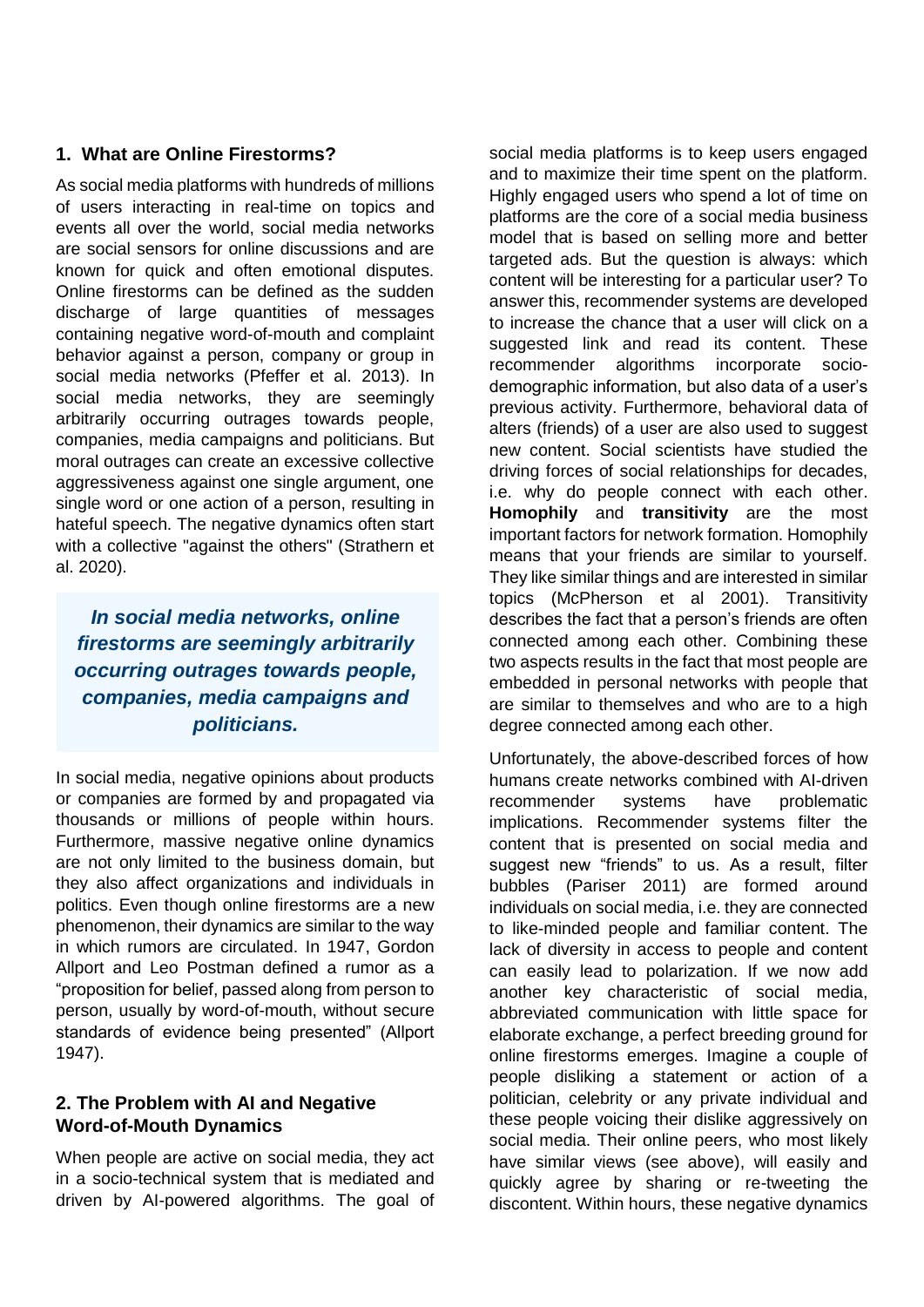can reach tens of thousands of users. Voilá, an online firestorm is born.

# **3. Potential role for Artificial Intelligence to tackle Online Firestorms**

In our projects<sup>1</sup>, we apply methods from social network analysis and artificial intelligence/ machine learning to better understand the driving factors of social media group level phenomena like online firestorms that lead to negative dynamics. Our goal is to develop approaches for how to detect, react to and possibly mitigate these dynamics early on. In our paper "Against the Others! Detecting Moral Outrage in Social Media Networks'', we explored the outbreak of online firestorms on Twitter. We used data from Twitter to investigate the starting points of several firestorm outbreaks. The paper aims to determine whether it is possible to detect the outbreak of a firestorm. Is there a changing point? How can the features that cause moral outrage be distinguished? In order to examine such challenges, we have developed a method to detect the point of change that systematically identifies linguistic cues contained in the tweets. This work is fundamental for detecting the pattern of the spread of negative dynamics and could help individuals, companies and governments to mitigate hate in social media networks.

Traditional detection of outrage (e.g. hate speech) is based on identification of pre-defined keywords, while the context in which certain topics and words are being used has to be almost disregarded. To name just one extreme example, hate groups have managed to escape keyword-based machine detection through clever combinations of words, misspellings, satire and coded language (Udupa 2020). The focus of our analysis is on more complex lexical characteristics in texts, which we apply as a basis for automated predictions and possible early interventions using AI-enabled tools.

We tackled the question of anomaly detection in a network by exploring major features that indicate the outbreak of a firestorm, hence, the starting point of possible collective changing behavior. On this account, examining the change of vocabulary to explore firestorm data revealed how people connect with each other to form an outrage. Interestingly, a change of personal pronouns is a very good indicator for online firestorms. On social media, people love to talk about themselves. But when they turn their outrage against somebody, the occurrence of 'I, me, ...' decreases significantly, and at the same time the mentioning of a user who is the target of a firestorm increases strongly. The individual user moves away from him- or herself as a subject, the perspective changes.

# **4. Ethical Considerations using AI Methods to Tackle Online Firestorms**

Our research touches a variety of ethical topics (see final thoughts). Besides that, our own research faces ethical challenges every step of the way. Many researchers rely on social media data as a resource. A current topic of debate within the computational social science research community involves the ethical (or even legal) implications of collecting data in ways that violate Terms of Service (TOS) (Fiesler et al. 2020), privacy, personal data rights or free speech (Sunstein 2017, Joergensen 2019).

#### **a. Privacy**

The volume and relativity of data collection will keep privacy at the forefront as one of the most significant legal issues that AI users will face going forward. AI systems use vast amounts of data. There-



fore, as more data is used, more questions are raised. Who owns the data shared between AI developers and users? Can data be shared for research purposes or even sold? Should this shared data be de-identified to protect privacy concerns? Is the intended use of data

**.** 

<sup>&</sup>lt;sup>1</sup> This includes the IEAI project - Online Firestorms and Resentment Propagation on Social Media: Dynamics, Predictability, and Mitigation